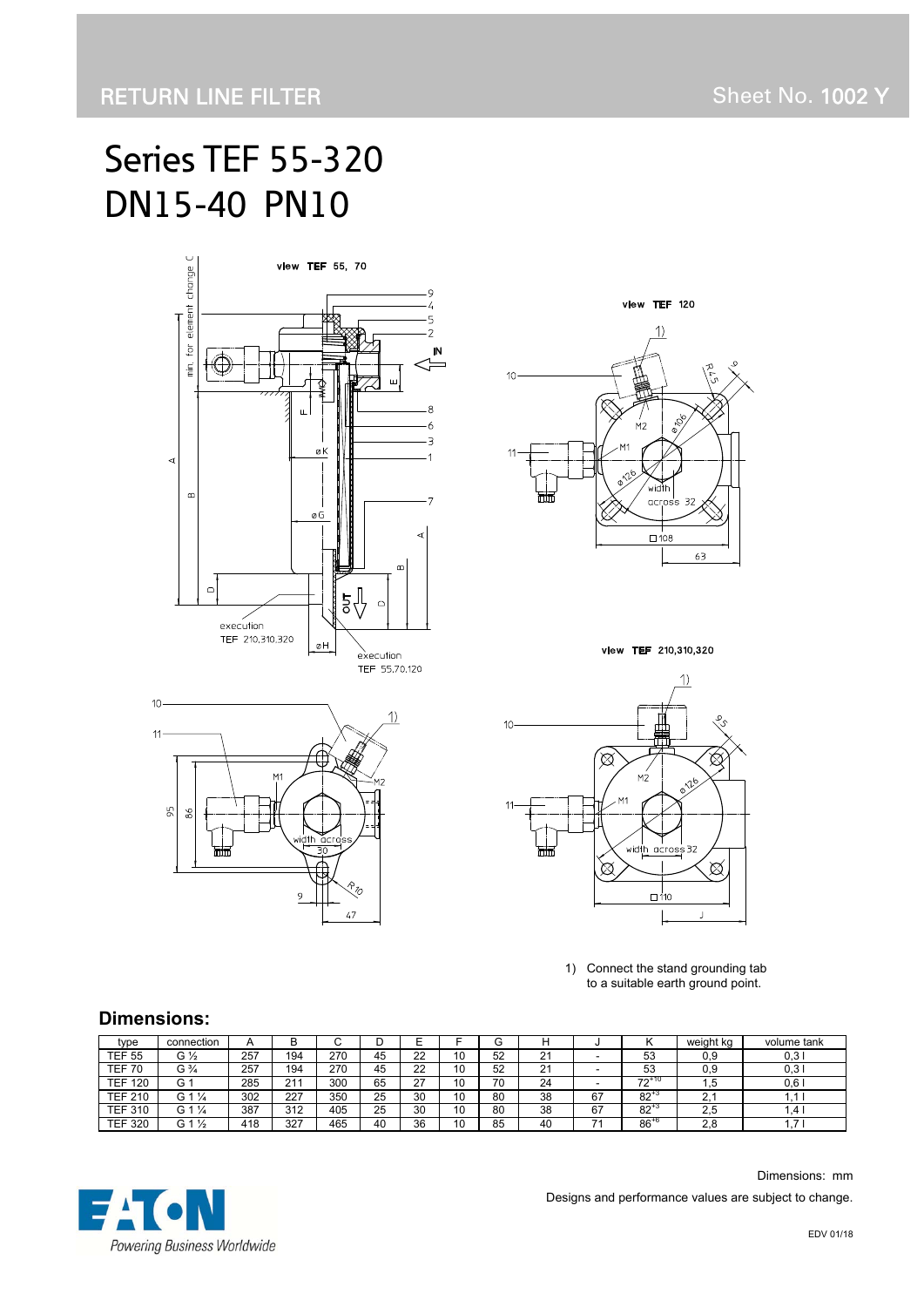## Return Line Filter Series TEF 55-320 DN15-40 PN10

#### **Description:**

Return-line filter series TEF 55-320 have a working pressure up to 10 bar. Pressure peaks will be absorbed by a sufficient margin of safety.

The TEF-filters are directly mounted to the reservoir and connected to the return-line.

The filter element consists of a star-shaped, pleated filter material which is supported on the inside by a perforated core tube and is bonded to the end caps with a high-quality adhesive. The flow is from outside to inside.

For cleaning the stainless steel mesh element (see special leaflets 21070-4 and 39448-4) or changing the filter element, remove the cover and take out the element. The mesh elements are not guaranteed to maintain 100% performance after cleaning.

Filters finer than 40 µm use the disposable elements made of paper or microglass. Filter elements as fine as 5 µm(c) are available; finer filter elements on request.

Eaton filter elements are known as stable elements which have excellent filtration capabilities and a high dirt retaining capacity, therefore having a long service life. Due to its practical design, the return-line filter is easy to service.

Eaton filter can be used for petroleum-based fluids, HW emulsions, water glycols, most synthetic fluids and lubrication fluids. Consult factory for specific fluid applications.

When changing the filter element, a detachable connection between the filter head and the filter bowl prevents dirty oil from flowing into the tank.

### **1. Type index:**

#### **1.1. Complete filter:** (ordering example)

| TEF. 70. 10VG.16. S. P. -. G. 4. -. E1. O. -<br>8<br>$\mathfrak{p}$<br>$\overline{7}$<br>9 <sup>1</sup><br>10 <sup>1</sup><br>4<br>5<br>6<br>11   12   13<br>3 |  |  |  |  |  |  |  |
|----------------------------------------------------------------------------------------------------------------------------------------------------------------|--|--|--|--|--|--|--|
| 1<br>series:                                                                                                                                                   |  |  |  |  |  |  |  |
| <b>TEF</b><br>= tank-mounted return-line-filter                                                                                                                |  |  |  |  |  |  |  |
| 2<br>nominal size: 55, 70, 120, 210, 310, 320                                                                                                                  |  |  |  |  |  |  |  |
| 3<br>filter-material:                                                                                                                                          |  |  |  |  |  |  |  |
| 80G, 40G, 25G stainless steel wire mesh<br>25VG, 16VG, 10VG, 6VG, 3VG microglass<br>10P paper                                                                  |  |  |  |  |  |  |  |
| filter element collapse rating:<br>4                                                                                                                           |  |  |  |  |  |  |  |
| 16<br>$=$ $\Delta p$ 16 bar                                                                                                                                    |  |  |  |  |  |  |  |
| 5<br>filter element design:                                                                                                                                    |  |  |  |  |  |  |  |
| E<br>= without by-pass valve                                                                                                                                   |  |  |  |  |  |  |  |
| S<br>= with by-pass valve $\Delta p$ 2,0 bar                                                                                                                   |  |  |  |  |  |  |  |
| S <sub>1</sub><br>= with by-pass valve $\Delta p$ 3,5 bar                                                                                                      |  |  |  |  |  |  |  |
| sealing material:<br>6                                                                                                                                         |  |  |  |  |  |  |  |
| P<br>$=$ Nitrile (NBR)<br>V<br>$=$ Viton (FPM)                                                                                                                 |  |  |  |  |  |  |  |
| filter element specification: (see catalog)<br>7                                                                                                               |  |  |  |  |  |  |  |
| $=$ standard                                                                                                                                                   |  |  |  |  |  |  |  |
| = for HFC application, see sheet-no. 31601<br>ISO6                                                                                                             |  |  |  |  |  |  |  |
| 8<br>process connection:                                                                                                                                       |  |  |  |  |  |  |  |
| G<br>= thread connection according to DIN 3852, T2                                                                                                             |  |  |  |  |  |  |  |
| process connection size:<br>9                                                                                                                                  |  |  |  |  |  |  |  |
| 3<br>$= G \frac{1}{2}$<br><b>TEF 55</b>                                                                                                                        |  |  |  |  |  |  |  |
| $= G \frac{3}{4}$<br><b>TEF 70</b><br>4                                                                                                                        |  |  |  |  |  |  |  |
| 5<br>$=$ G 1<br><b>TEF 120</b><br>$= G 1 \%$<br>TEF 210/310<br>6                                                                                               |  |  |  |  |  |  |  |
| $= G 1 \frac{1}{2}$<br><b>TEF 320</b><br>7                                                                                                                     |  |  |  |  |  |  |  |
| 10   filter housing specification: (see catalog)                                                                                                               |  |  |  |  |  |  |  |
| $=$ standard                                                                                                                                                   |  |  |  |  |  |  |  |
| = for HFC application, see sheet-no. 31605 (TEF55-320)<br>IS06                                                                                                 |  |  |  |  |  |  |  |
| = for ATEX, see sheet-no. 68267 (TEF55/70, 210, 320)<br><b>IS10</b>                                                                                            |  |  |  |  |  |  |  |
| <b>IS11</b><br>= for mining applications, see sheet-no. 40530 (TEF320)                                                                                         |  |  |  |  |  |  |  |
| clogging indicator at M1:<br>11<br>$=$ without                                                                                                                 |  |  |  |  |  |  |  |
| = visual, see sheet-no. 1616<br>O                                                                                                                              |  |  |  |  |  |  |  |
| E1<br>= pressure switch, see sheet-no. 1616                                                                                                                    |  |  |  |  |  |  |  |

- 
- E2 = pressure switch, see sheet-no. 1616
- $E$  = pressure switch, see sheet-no. 1616<br>PA = ground connection  $=$  ground connection

12 **clogging indicator at M2:**

possible indicators see position 11 of the type index

13 **permanent magnet:** 

- $=$  without
- $M = with magnetic$

To add an indicator to your filter, use the corresponding indicator data sheet to find the indicator details and add them to the filter assembly model code.

#### **1.2. Filter element:** (ordering example)

|  | 01E. 70. 10VG. 16. S. P. - |  |  |  |
|--|----------------------------|--|--|--|
|  | 1 1 2 3 4 5 6 7            |  |  |  |
|  |                            |  |  |  |

1 **series:**

01E. = filter element according to company standard

2 **nominal size:** 70 (TEF55/70), 120 (TEF120),

210 (TEF210), 320 (TEF310/320)

3 | - 7 | see type index-complete filter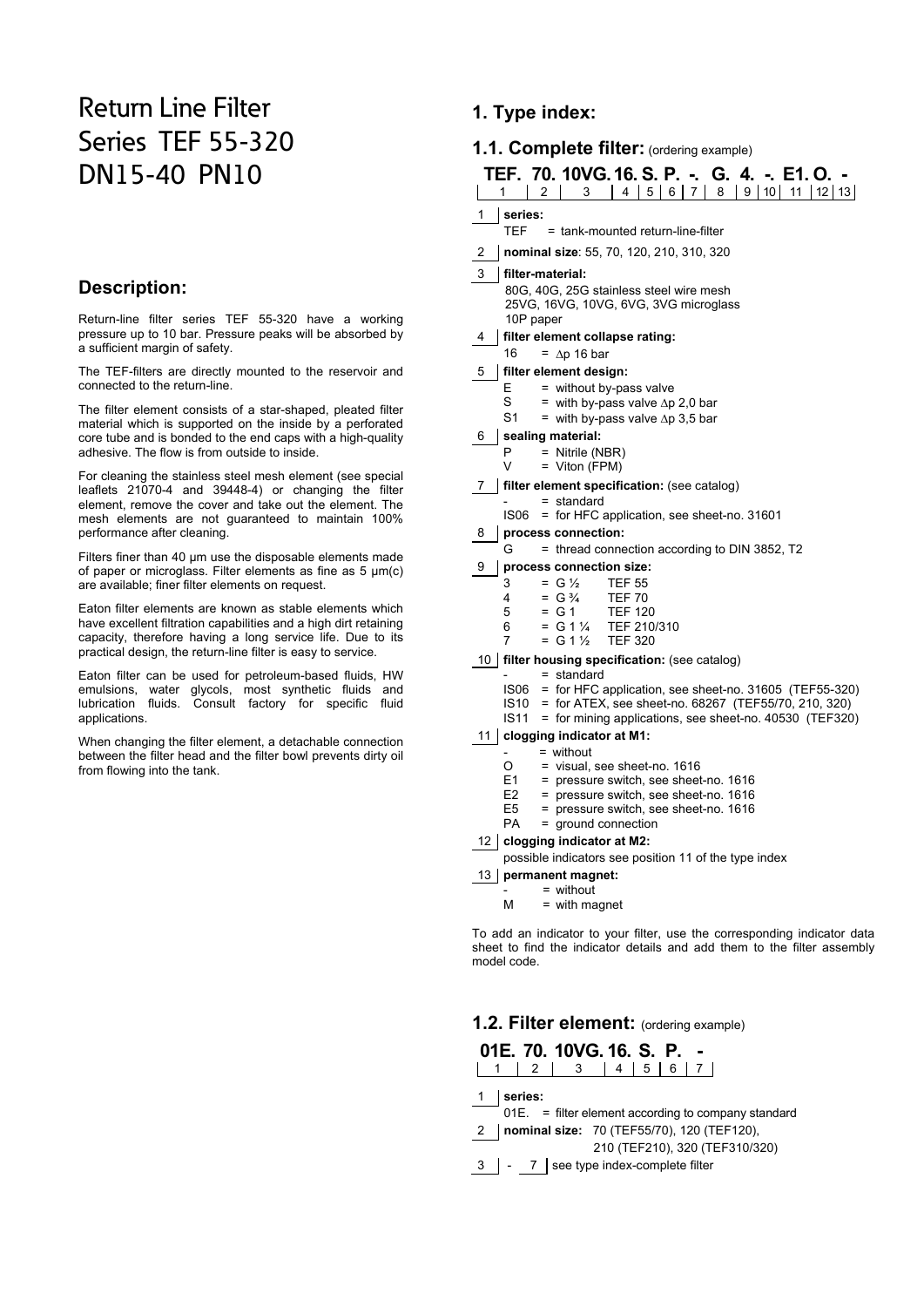#### **Technical data:**

design temperature:  $-10^{\circ}$ C to +100<sup>°</sup>C<br>operating temperature:  $-10^{\circ}$ C to +80<sup>°</sup>C operating temperature: operating medium mineral oil, other media on request max. operating pressure: 10 bar 10 bar operating pressure by-pass valve: 10 bar 3.5 bar opening pressure by-pass valve: process connection: thread connection according to DIN 3852, T2<br>housing material standard: filter head AL, screw plug / filter bowl glass f housing material standard:<br>
filter head AL, screw plug / filter bowl glass fiber reinforced polyamide<br>
housing material IS10, category 2 and 3: filter head AL, screw plug / filter bowl carbon fiber reinforced polyamide filter head AL, screw plug / filter bowl carbon fiber reinforced polyamide housing material IS11, category M2: filter head GG, screw plug steel / filter bowl carbon fiber reinforced polyamide sealing material:<br>
installation position:<br>
vertical<br>
vertical<br>
vertical installation position:

Classified under the Pressure Equipment Directive 2014/68/EU for mineral oil (fluid group 2), Article 4, Para. 3. Classified under ATEX Directive 2014/34/EU according to specific application (see questionnaire sheet-no. 34279-4).

#### **Pressure drop flow curves:**

#### **Filter calculation/sizing**

The pressure drop of the assembly at a given flow rate Q is the sum of the housing ∆p and the element ∆p and is calculated as follows:

 $\Delta p$  *assembly* =  $\Delta p$  *housing* +  $\Delta p$  *element*  $\Delta p$  *housing* = (see  $\Delta p$  = f (Q) - characteristics)

$$
\Delta p_{\text{element}}(\text{mbar}) = Q_{\text{min}}\left(\frac{l}{\text{min}}\right) \chi \frac{\text{MSK}}{10} \left(\frac{\text{mbar}}{l/\text{min}}\right) \chi \nu \left(\frac{\text{mm}^2}{s}\right) \chi \frac{p}{0.876} \left(\frac{kg}{\text{dm}^3}\right)
$$

For ease of calculation our Filter Selection tool is available online at www.eatonpowersource.com/calculators/filtration/

#### **Material gradient coefficients (MSK) for filter elements**

The material gradient coefficients in mbar/(I/min) apply to mineral oil (HLP) with a density of 0,876 kg/dm<sup>3</sup> and a kinematic viscosity of 30 mm²/s (139 SUS). The pressure drop changes proportionally to the change in kinematic viscosity and density.

| TEF |       |       | VG          |       |             | P      |        |        |       |
|-----|-------|-------|-------------|-------|-------------|--------|--------|--------|-------|
|     | 3VG   | 6VG   | <b>10VG</b> | 16VG  | <b>25VG</b> | 25G    | 40G    | 80G    | 10P   |
| 55  | 2.933 | 2.036 | 1.304       | l.135 | 0.775       | 0.0977 | 0.0912 | 0.0625 | 0.651 |
| 70  | 2.933 | 2.036 | 1.304       | .135  | 0.775       | 0.0977 | 0.0912 | 0.0625 | 0.651 |
| 120 | 2.624 | .821  | 1.166       | 1.015 | 0.694       | 0.0934 | 0.0872 | 0.0597 | 0.564 |
| 210 | . 327 | 0,922 | 0.590       | 0.514 | 0.351       | 0.0480 | 0.0448 | 0,0307 | 0.288 |
| 310 | 0.953 | 0.661 | 0.423       | 0.369 | 0.252       | 0.0275 | 0.0257 | 0.0176 | 0.206 |
| 320 | 0.953 | 0.661 | 0.423       | 0,369 | 0,252       | 0.0275 | 0.0257 | 0.0176 | 0,206 |

#### **∆p = f(Q) – characteristics according to ISO 3968**

The pressure drop characteristics apply to mineral oil (HLP) with a density of 0,876 kg/dm<sup>3</sup>. The pressure drop changes proportionally to the density.

#### Viscosity key:

 $30$ mm<sup>2</sup>/s /s  $\frac{100 \text{ mm}^2}{\text{s}}$